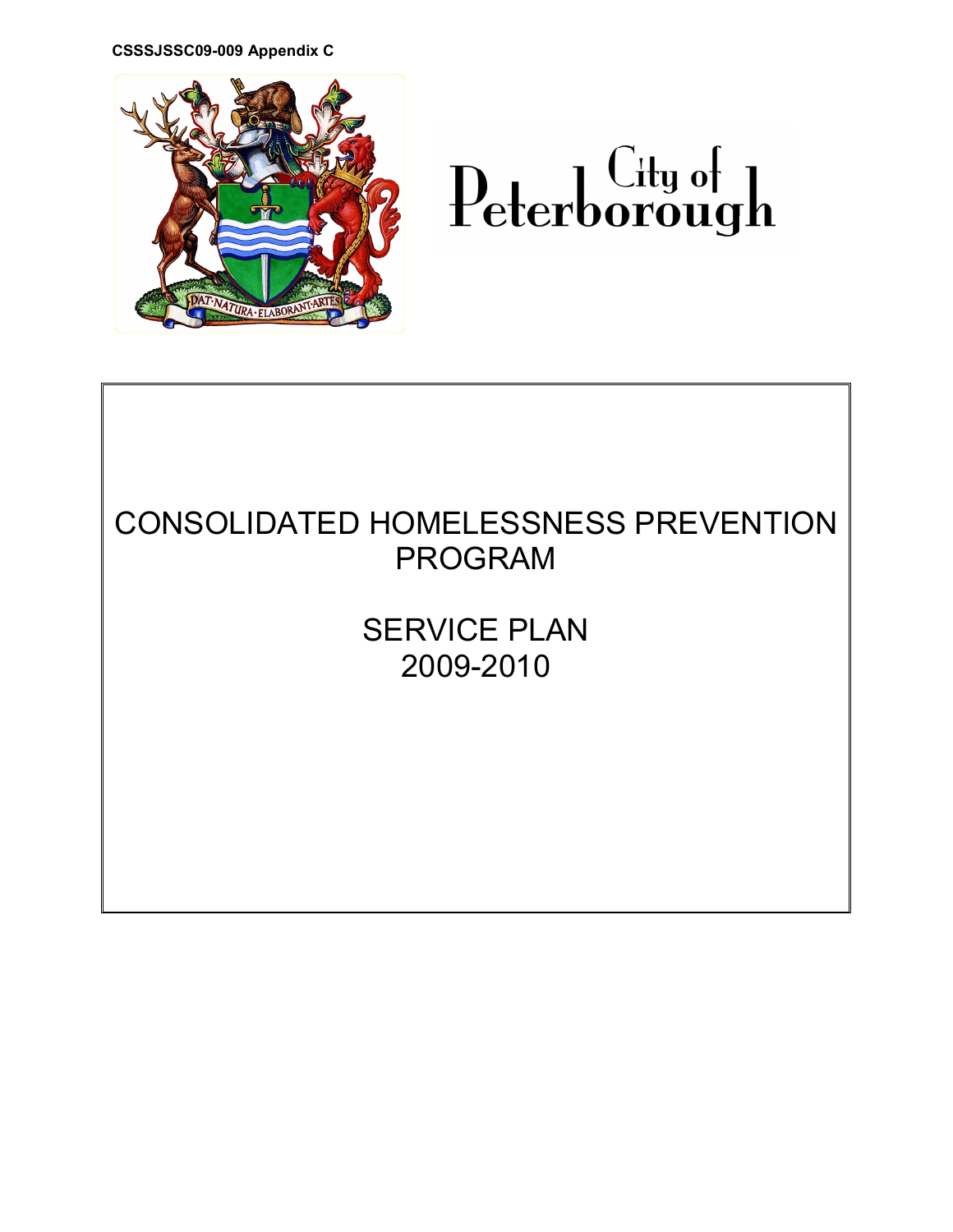| <b>Contact Information</b>           |                                                                                                                                            |  |
|--------------------------------------|--------------------------------------------------------------------------------------------------------------------------------------------|--|
| <b>Ontario Works Delivery Agent:</b> | City of Peterborough                                                                                                                       |  |
| <b>Mailing Address:</b>              | 178 Charlotte St<br>PO Box 4138<br>Peterborough, ON<br><b>K9J8S1</b>                                                                       |  |
| Contact name:                        | <b>Nancy Fischer</b><br><b>Manager of Social Assistance</b><br>Phone 705-748-8830 ext 3814<br>Fax 705-742-0542<br>nfischer@peterborough.ca |  |
| Regional Office:                     | <b>Central East Region</b>                                                                                                                 |  |
| Date Submitted:                      | <b>March 2009</b>                                                                                                                          |  |
|                                      |                                                                                                                                            |  |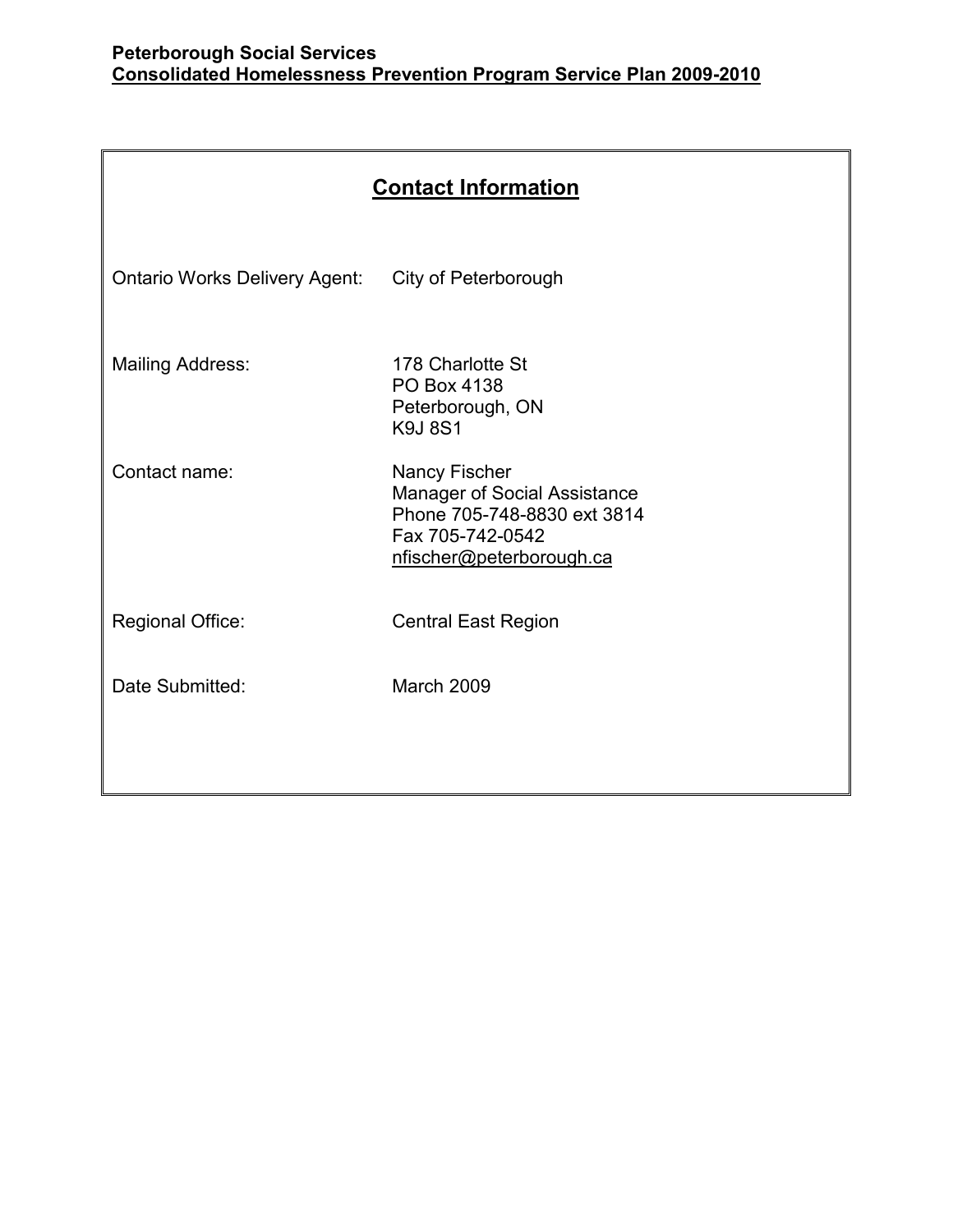## Table of Contents

| <b>Section 1</b> | <b>Executive Summary</b>                      | Page Number<br>4 |
|------------------|-----------------------------------------------|------------------|
| <b>Section 2</b> | <b>Vision and Mandate</b>                     | 5                |
| <b>Section 3</b> | <b>Previous Utilization of Funding</b>        | 6                |
| <b>Section 4</b> | <b>Environmental Scan</b>                     | 7                |
| <b>Section 5</b> | <b>Cameron House Proposal</b>                 | 10               |
| <b>Section 6</b> | <b>Community Consultation</b>                 | 15               |
| <b>Section 7</b> | <b>Allocation of Funding</b>                  | 16               |
| <b>Section 8</b> | <b>Performance Measurement and Evaluation</b> | 17               |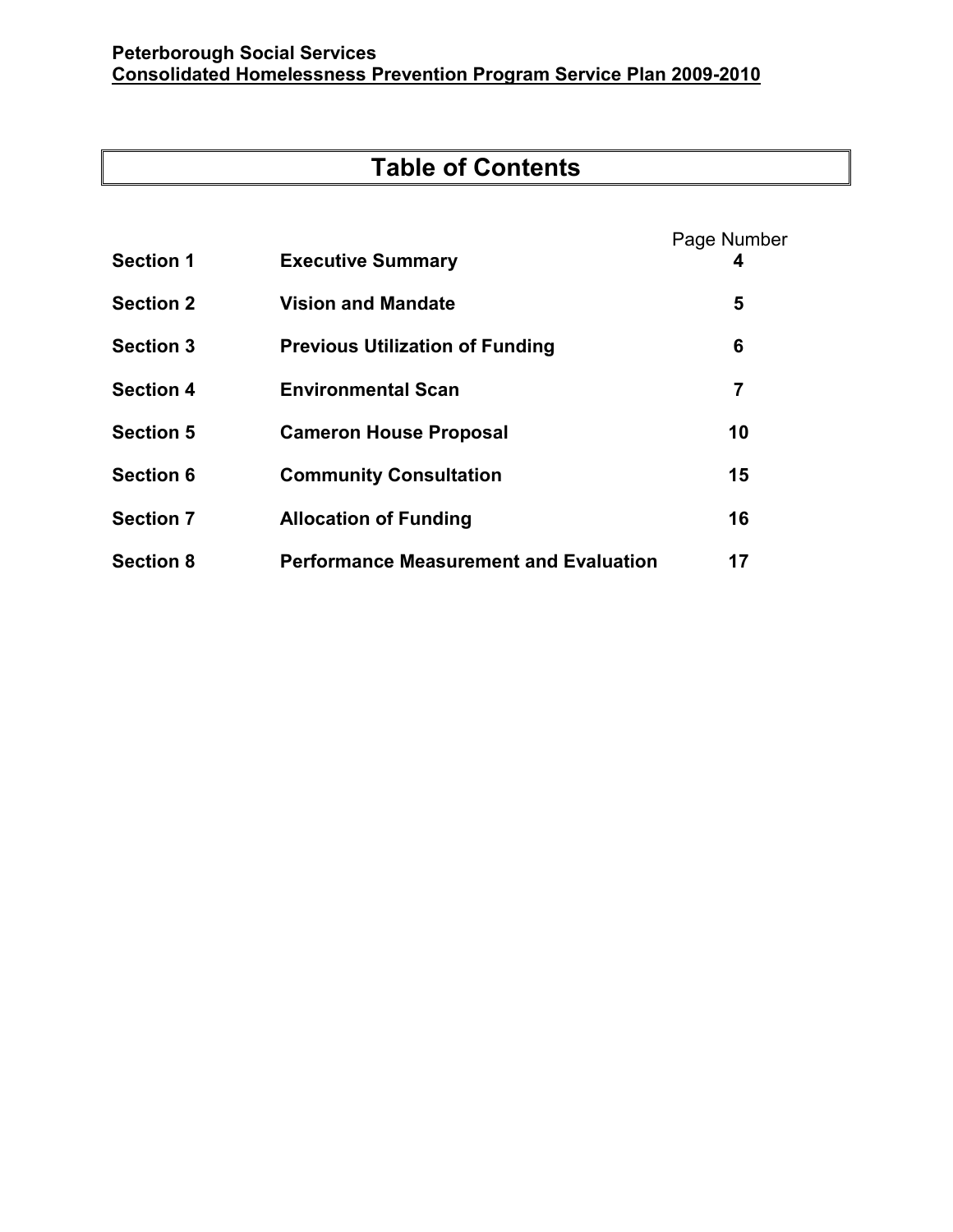## Section 1: Executive Summary

Over the last four years Peterborough has used the majority of CHPP funding to support hostel funding in excess of per diem. After discussions with Ministry staff in 2008, it was agreed that Peterborough would no longer use CHPP to top up hostel program costs.

The hostel system, particularly the service to single women over 24 years of age remains unstable in Peterborough. It has been recommended that approximately 50% of the CHPP allocation be used for the "Cameron House Proposal" with the objective of stabilizing transitional housing supports for women, thereby minimizing the pressure on the hostel system. The Cameron House proposal is included in detail as Section 5 of this plan.

The balance of the CHPP funding is available to be allocated through a community consultation process outlined as follows. A review of existing community plans has been completed. A process of consultation is planned for early 2009 to confirm community priorities and establish principles for the allocation of funding for 2009 and 2010. It is anticipated the CHPP funding plan will be considered by Council in the summer with contracts to be established in the fall.

Evaluation frameworks will be established by the end of 2009 and evaluation reports of CHPP programs will be available by the end of 2010 in preparation for updating in the Peterborough Community Plan and for the next cycle of CHPP Service Planning.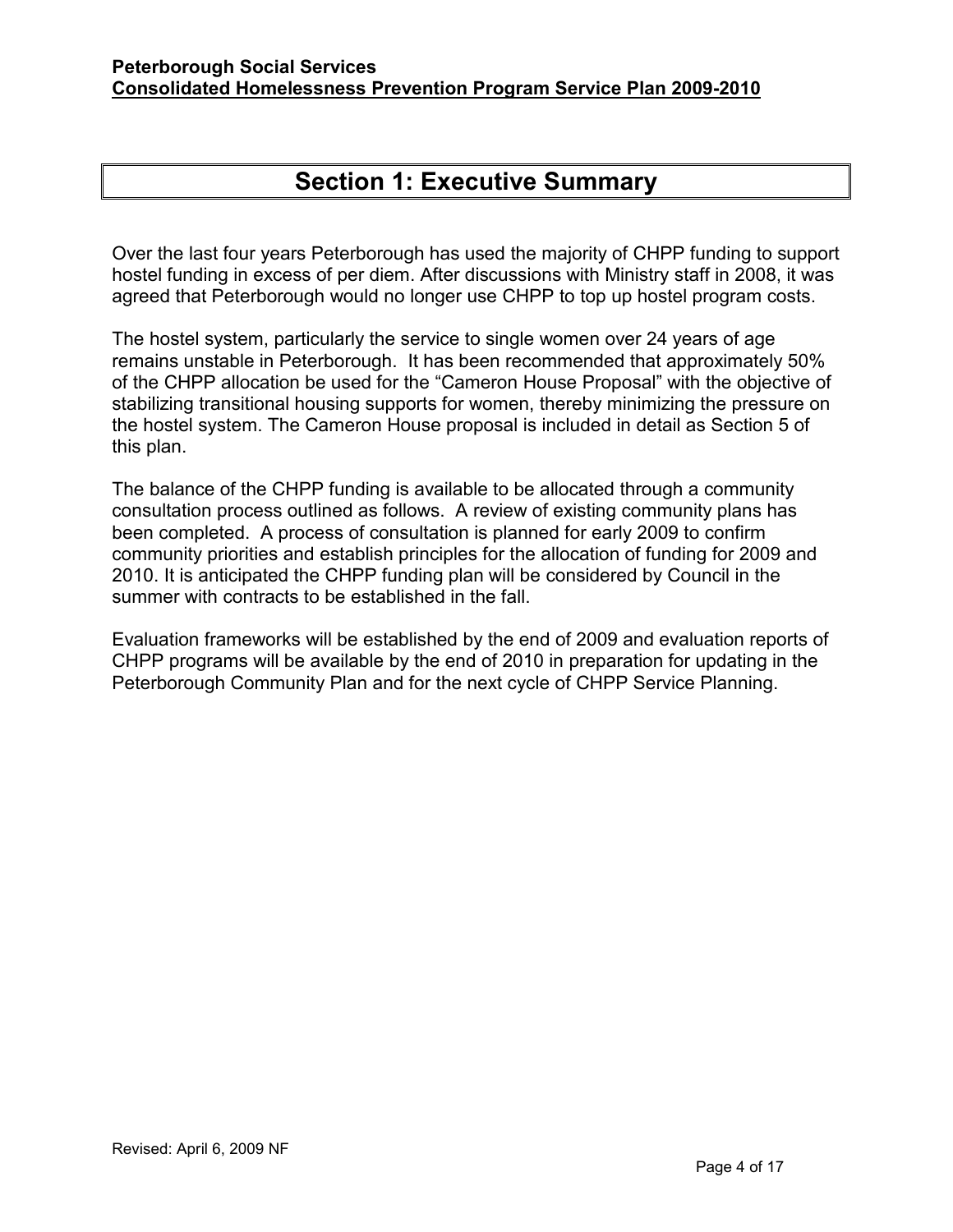## Section 2: Vision and Mandate

#### Vision

To achieve improved service systems to assist those who are homeless or at-risk of homelessness.

#### Mandate

To assist people experiencing homelessness and households at high risk of becoming homeless, including those who are chronically hard-to-house by providing the following:

- Improved access to and connection of households that are homeless with a system of community services;
- Supporting households experiencing homelessness to obtain and keep longer-term housing; and
- Assisting households at-risk of homelessness to retain housing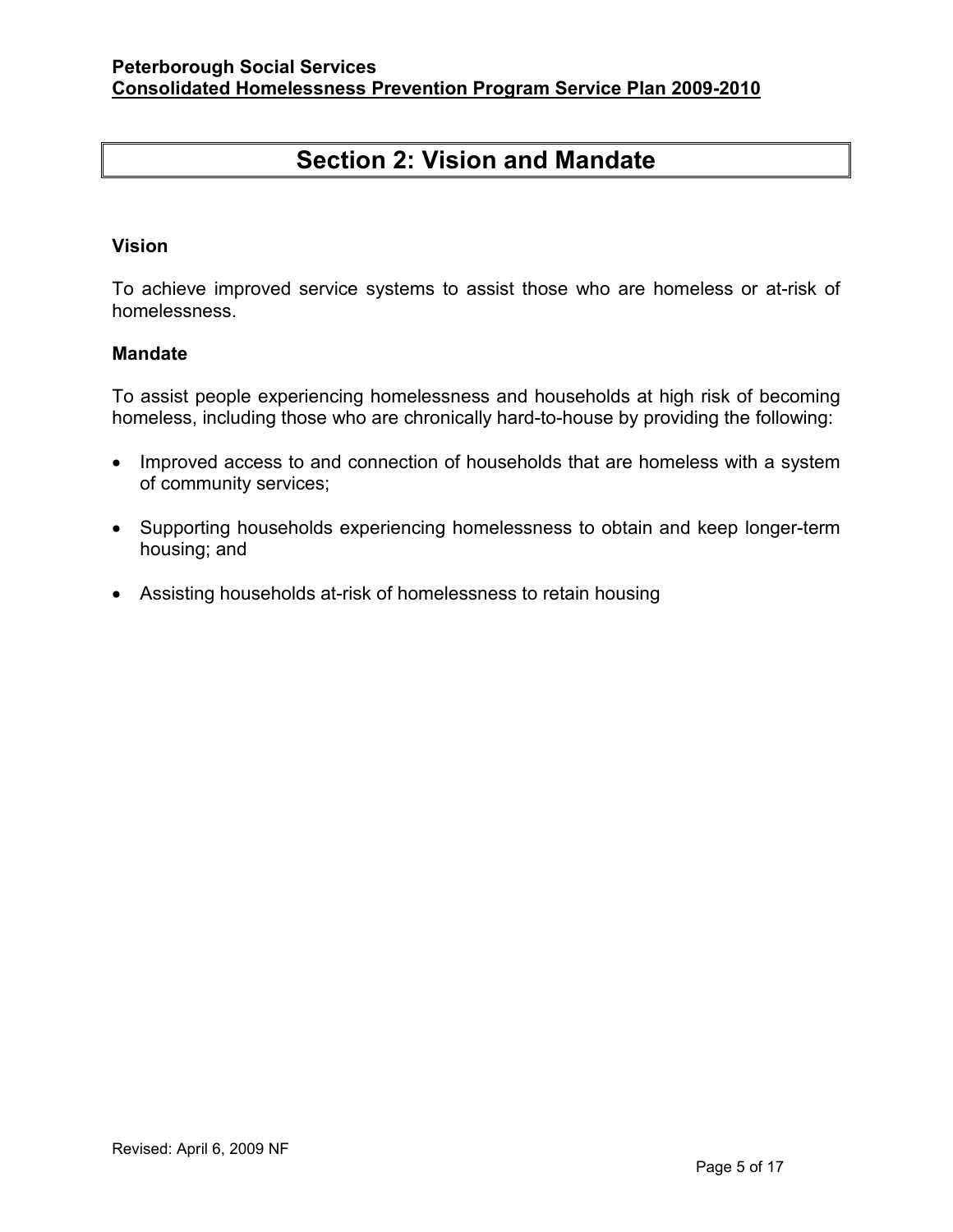## Section 3: Previous Utilization of Funding

The Consolidated Homelessness Prevention Program (CHPP) began in January 2005. The City of Peterborough has historically used some of the funds to offset the 100% municipal component of the hostel per diem rate. No portion of the CHPP allocations were used to offset the municipal 20% share of the established hostel per diem rate. Over the last 4 years funds were also used to support warming room and cooling space projects, emergency energy funds, rapid housing response projects and transitional hostel needs.

In 2008, the City of Peterborough and the Ministry discussed utilization of CHPP funding for 100% municipal top-up for per diem rates. The Ministry clarified that topping up the hostel per diem rates was not an endorsed use of CHPP funding. A commitment was made by the City of Peterborough to ensure compliance of CHPP funding guidelines effective for January 2009.

| <b>CHPP Analysis 2008</b>         |                  |
|-----------------------------------|------------------|
|                                   |                  |
|                                   | 2008             |
| <b>Revenues</b>                   |                  |
|                                   |                  |
| <b>CHPP</b>                       | 169,877.00       |
|                                   |                  |
| Total Revenues                    | 169,877.00<br>\$ |
|                                   |                  |
| <b>Expenditures</b>               |                  |
|                                   |                  |
| 100% Municipal Top-Up             | 77,921.00        |
| <b>Warming Room/Cooling Space</b> | 25,000.00        |
| Cameron House Facility Fee        | 66,956.00        |
|                                   |                  |
|                                   | 169,877.00<br>\$ |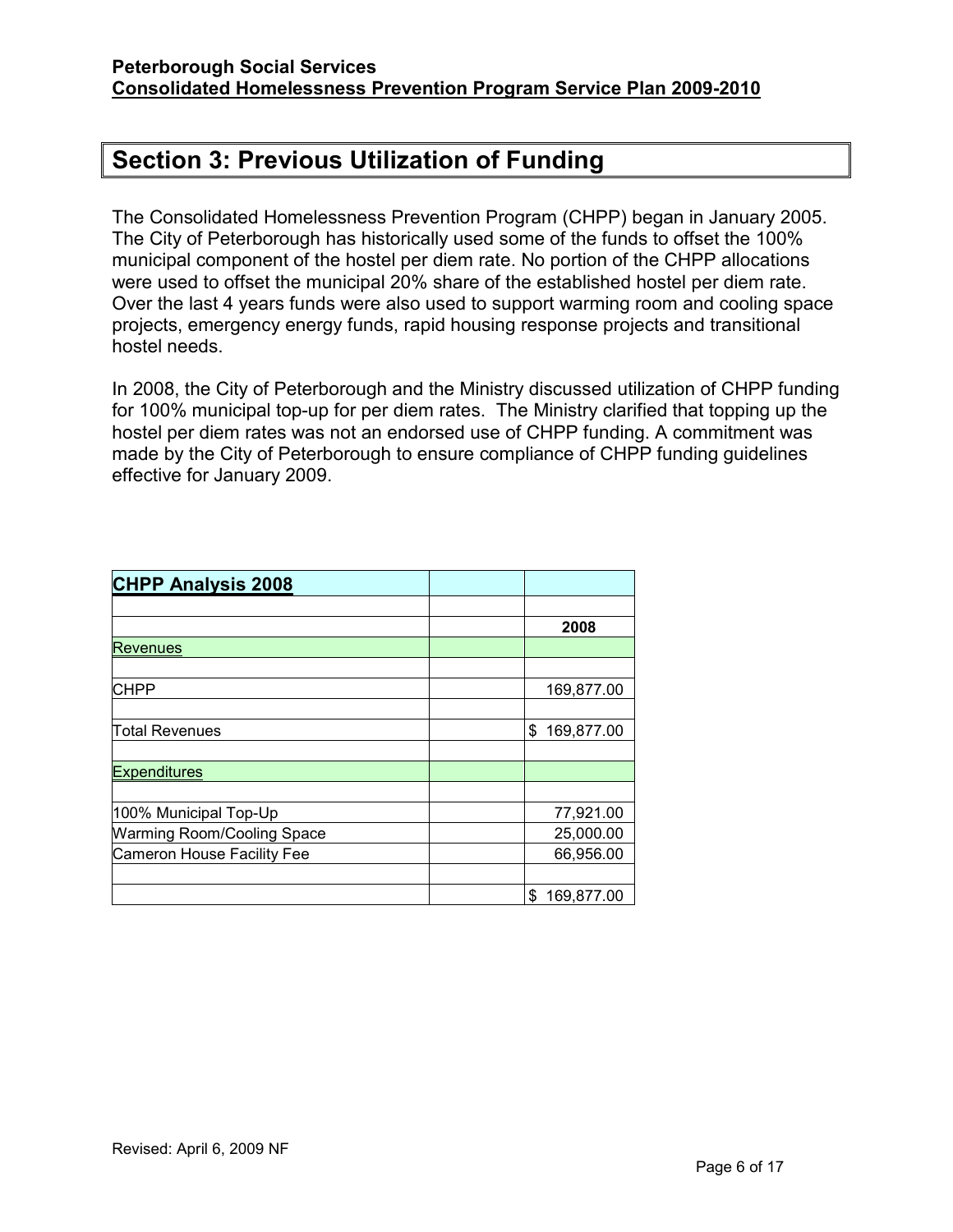## Section 4: Environmental Scan

In April 2007, the Community Plan Update on Homelessness Initiatives in Peterborough City and County was released. This was an update to the 2001 plan reviewing the community assets (existing programs and services) and gaps in programs and services. The report identified current high priorities as follows:

- 1) Housing Retention/Homelessness Prevention
- 2) Outreach, Support and Aftercare Services
- 3) Transitional Housing
- 4) Public Awareness and Community Support
- 5) Community Capacity

Other key priority areas included:

- 1) Emergency Housing
- 2) Supportive Housing
- 3) Permanent Housing
- 4) Accountability and Inclusive Decision-Making

Later, in 2007, the City of Peterborough began an RFP process seeking emergency shelter providers for youth, adult males, adult females and families. Brock Mission provides emergency shelter services for adult males and the Youth Emergency Shelter provides emergency shelter services for youth and families. The RFP process did not result in a permanent emergency shelter provision for adult females. Temporary services are offered by Brock Mission at Cameron House, but this remains a gap in services for the City and County of Peterborough.

In response to the need for outreach, support and aftercare services, in December 2008, the Our Space Community Drop-In Centre opened. The Centre is open seven days a week from nine in the morning until nine at night. The Centre provides an opportunity for social inclusion, snacks for visitors and the opportunity for local agencies to provide programs and services to visitors. The Community Drop-In Centre is collecting data to enhance the description of homelessness to assist in getting some clearer numbers on what is happening on the ground in Peterborough. In addition to the new Community Drop In Centre, the Homelessness Partnership Strategy program in Peterborough applies an outreach worker approach, combined with services from the Victorian Order of Nurses. This program has been very successful at reaching people on the street as well as a daily presence at the Community Drop-In Centre.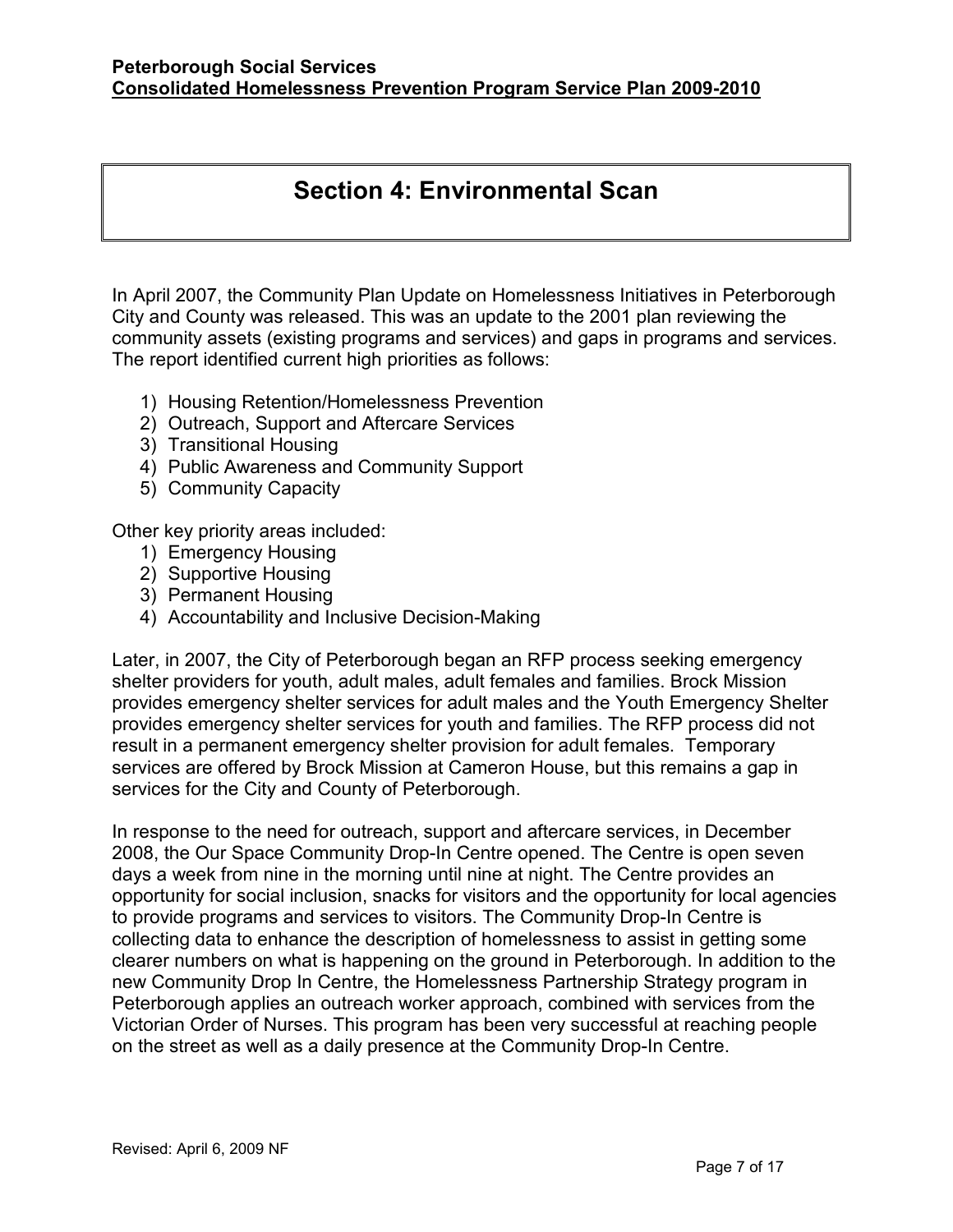The following provides a snapshot of the homeless population in Peterborough:

In 2008, the Peterborough Housing Resource Centre (HRC) issued the following emergency funds to assist in preventing homelessness and evictions:

| Housing Resource Centre, Emergency Funds |                            |                           |
|------------------------------------------|----------------------------|---------------------------|
| <b>Fund</b>                              | <b>Households Assisted</b> | <b>Total Expenditures</b> |
| <b>HRC Emergency Fund</b>                | 64                         | \$31,540                  |
| (private donations)                      |                            |                           |
| F.U.S.E. - Peterborough                  | 142                        | \$46,802                  |
| <b>Utility Services</b>                  |                            |                           |
| Winter Warmth - Enbridge                 | 48                         | \$25,000                  |
| Gas                                      |                            |                           |
| Emergency Energy Fund -                  | 81                         | \$37,422                  |
| <b>Province of Ontario</b>               |                            |                           |
| Rent Bank - Province of                  | 114                        | \$80,310                  |
| Ontario                                  |                            |                           |
| Total                                    | 460                        | \$220,141                 |

(Source: Housing Resource Centre)

The Peterborough Day Warming Room statistics from November 26, 2007 to April 27, 2008:

- Total number of visits: 15,027
- Average of 98 visitors per day
- 610 unique individuals (450 males; 160 females)

(Source: CMHA Day Warming Room report)

The Our Space Community Drop In Centre opened on December 15, 2008. The Centre continues to collect information about the people that come to visit. To-date, the Centre has been open seven days a week from 9:00 am to 9:00 pm. The following is information from the February 2009 report from Our Space to the City of Peterborough Social Services:

- Total number of visits: 1893
- Average of 68 visitors per day
- Peak visiting time is 3:00 pm to 5:00 pm
- Homelessness Partnership Strategy outreach workers visit the Centre daily
- Four Counties Addiction Services is at the Centre four days a week
- Peterborough AIDS Resource Network attends the Centre weekly
- Interactive activities are offered including arts, crafts, hair cutting and sewing

(Source: Our Space Drop In Centre Monthly Report)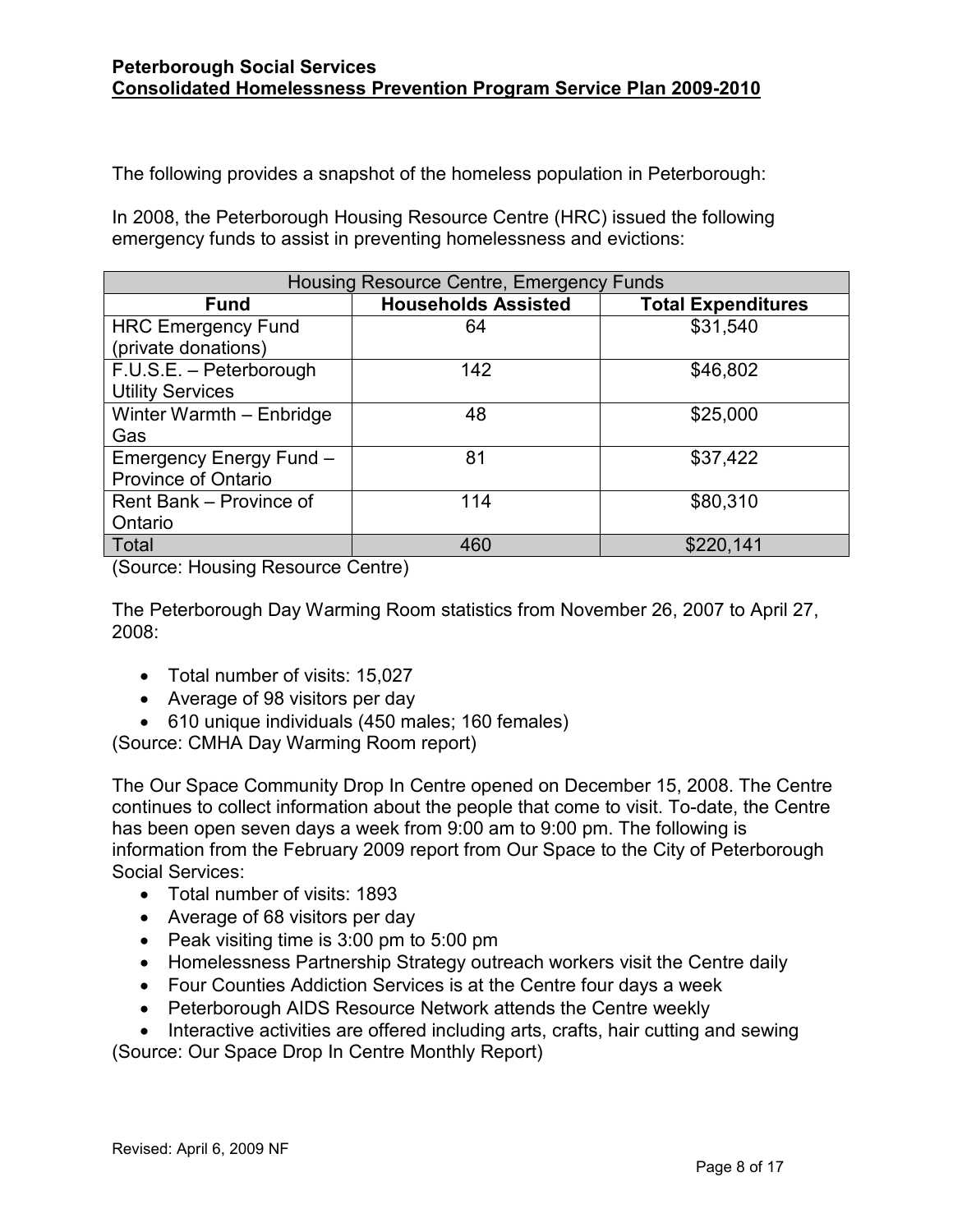| 2008 Peterborough Emergency Shelter Statistics |             |  |
|------------------------------------------------|-------------|--|
| Total number of clients in the shelters        | 1469        |  |
| Total number of bed days                       | 14,638      |  |
| Average length of stay at shelters             | $13.5$ days |  |
| Number of clients where permanent              | 185         |  |
| accommodations were found                      |             |  |

(Source: City of Peterborough, Social Services statistics)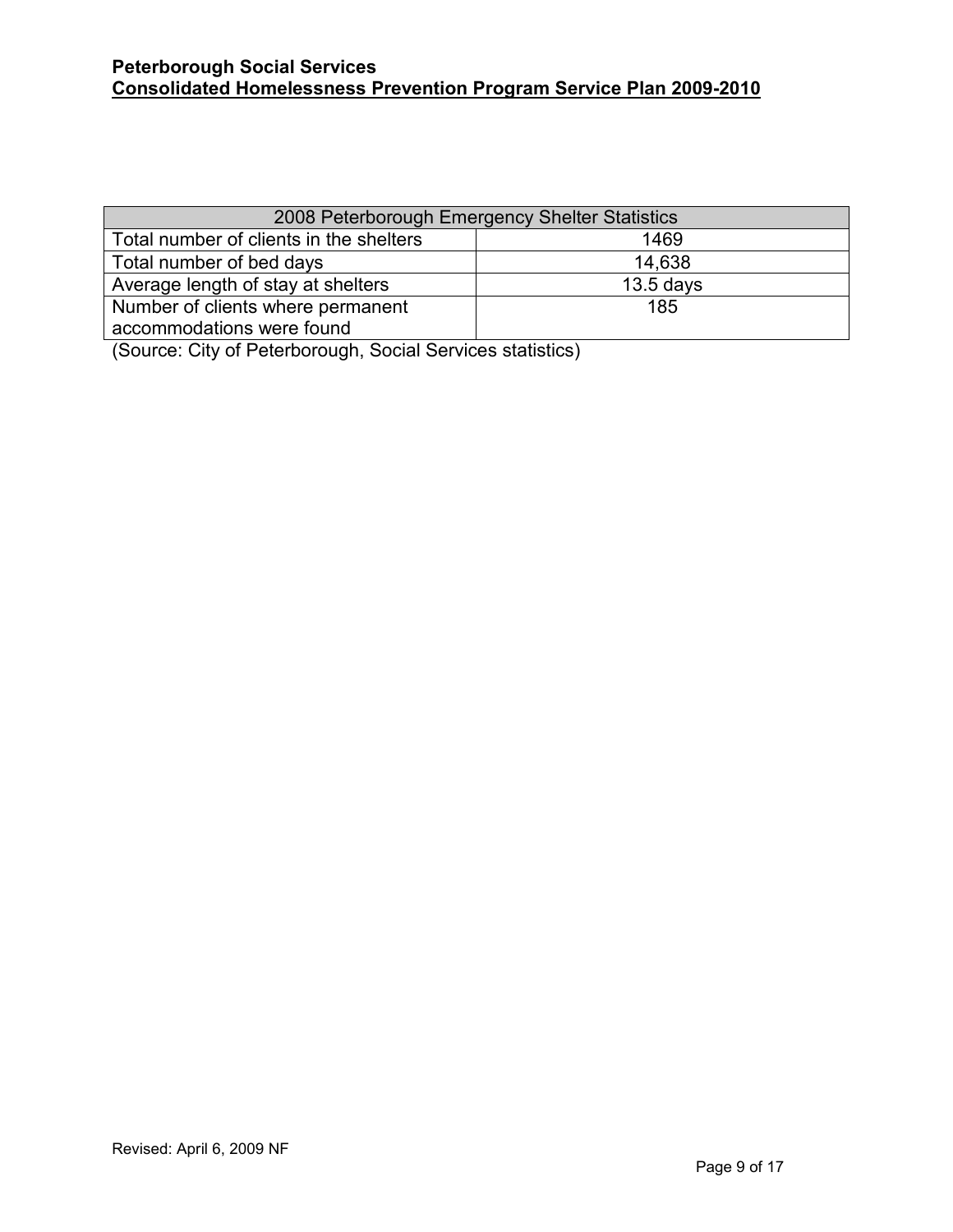## Section 5: Cameron House Proposal

Based on the needs in the community, particularly related to the lack of stable services for homeless women over 24 years of age, a proposal for an innovative combined use program at Cameron House is in the process of implementation. This program combines a hostel program and a supported housing program at one location.

#### Target Group:

A review of persons accessing emergency hostel services in Peterborough identified several women who repeatedly use the shelter system. These clients were considered high risk, in that they were dealing with many issues (substance abuse, mental health issues, history as victims of violence, etc.) that affected their ability to retain housing. These identified women are deemed as able to live independently, but require some form of supported-living, if they are to remain in stable housing.

#### Concept:

In addition to the emergency hostel service, a new program will be established at the Cameron House facility. The redeveloped facility would include up to 8 individual living units to provide for permanent housing. The new program for semi-independent living would be operated in that part of the facility. A program diagram is attached as a visual conceptualization of the house. The house will host both the hostel program (with hostel funding and a residential care worker) and the semi-independent living support program (with bed sitting units, supported by a support worker and Consolidated Homelessness Prevention Program (CHPP) funding).

The existing homeless shelter would continue to operate in the lower level of the facility and be available as it is currently for emergency short-term shelter for women. The hostel program and staff would continue to be funded through per diem funding under the Ontario Works Act.

The new program is designed to reduce homelessness by providing seamless, coordinated support addressing the housing needs of women who have chronic homelessness issues that would not be otherwise able to secure or retain permanent housing. A Semi-Independent Living Support Worker would be hired to focus on those high risk, high needs clients who were not able to access other existing supportive housing programs (e.g. Community Living, Canadian Mental Health, etc.). This program will allow for a more specialized and intensive service to this population of women than other housing support services currently available in our community.

The program is planned as a two-year pilot at which time outcomes will be evaluated. If the program is successful in meeting outcomes to reduce homelessness and provide effective supports to the program participants then various sources of funding consistent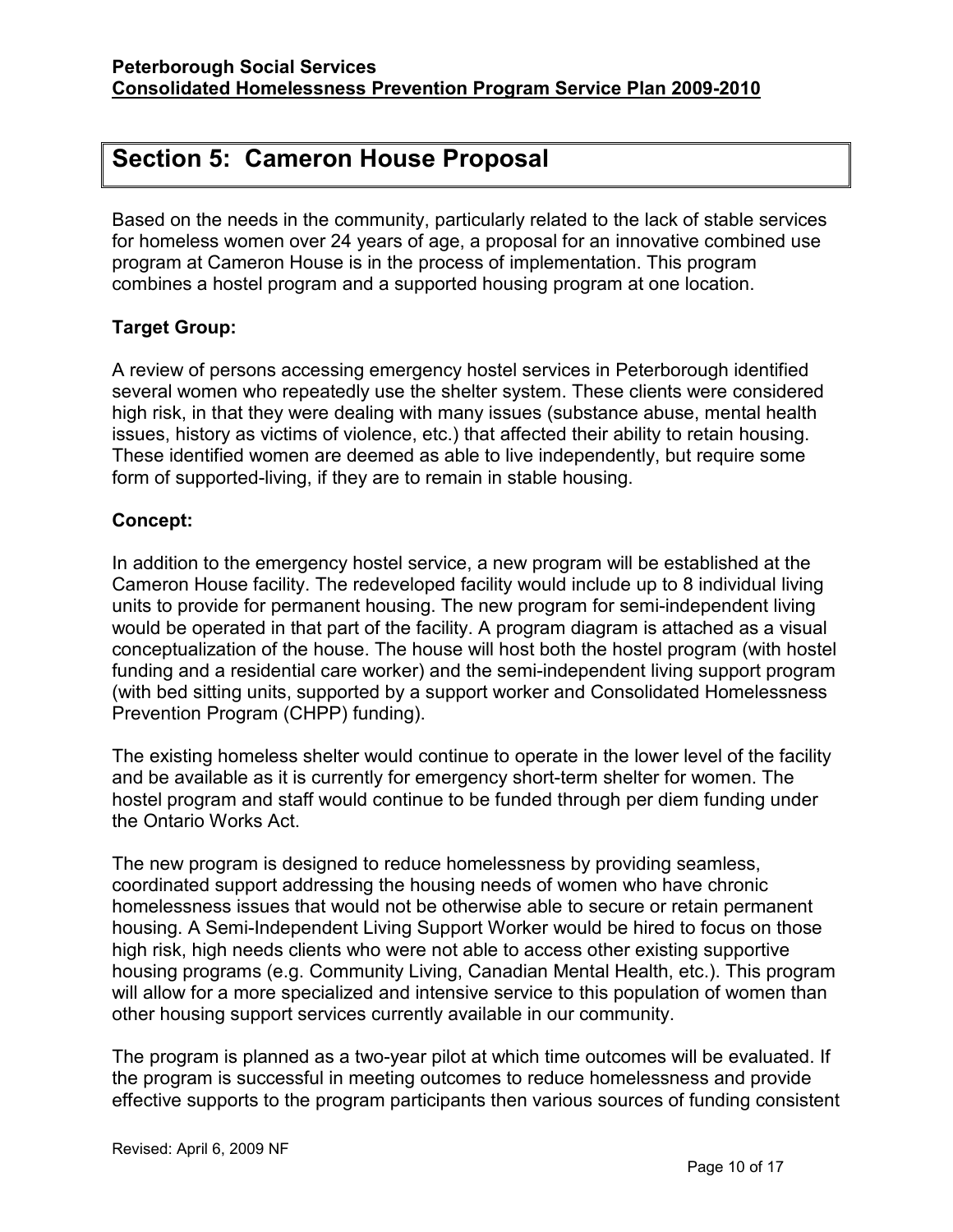with the program goals will be considered to allow for continued service delivery. Possible future funding sources might include provincial funds such as CHPP, municipal or federal dollars or private sources. During the final six months of the pilot a review of available funding programs, eligibility criteria and application processes will also be undertaken.

#### Program Elements:

The Semi-Independent Living Support Worker will meet with any individual identified as potentially benefiting from intensive case management and semi-independent living support. Clients who are repetitive users of the shelter system would be considered high priority.

The Support Worker would be responsible for the case management of all individuals residing in the semi-independent living housing units. In addition this worker will work with some women that are able to transition from the emergency shelter into the community, but require some individualized support to make that transition successful.

Following an individual assessment, a Personal Development Plan will be established with the Support Worker to identify individual needs related to obtaining and maintaining housing successfully. Clients would be assisted to access existing housing programs when appropriate, and links to any appropriate community services that would support the clients' efforts in obtaining and retaining housing. The Support Worker will also be responsible for assessment, intake and ongoing program support to clients living in the on-site individual housing units.

The Support Worker will also provide aftercare support for clients who move into "regular" housing, to assist in retaining their housing and to avoid returning to shelter.

Additional activities within the program are designed to provide personal support services and housing retention supports to women at risk of losing housing. These program components take a holistic approach to supporting the individual:

- Connecting clients with community services that best address their individual circumstances and needs (e.g., housing supports and personal supports to assist with housing search i.e. addiction counselling, job readiness, etc.)
- Assessing potential situations where clients are at risk of losing their housing unit, and working with clients to retain their housing
- Developing group support activities in the areas of education, support, grief counselling, family relationships
- Recreational programming to support social inclusion and life skills
- Addiction programs 4 County Addiction Services to provide weekly onsite counselling. Substance abuse appears to be a key factor in the loss of housing.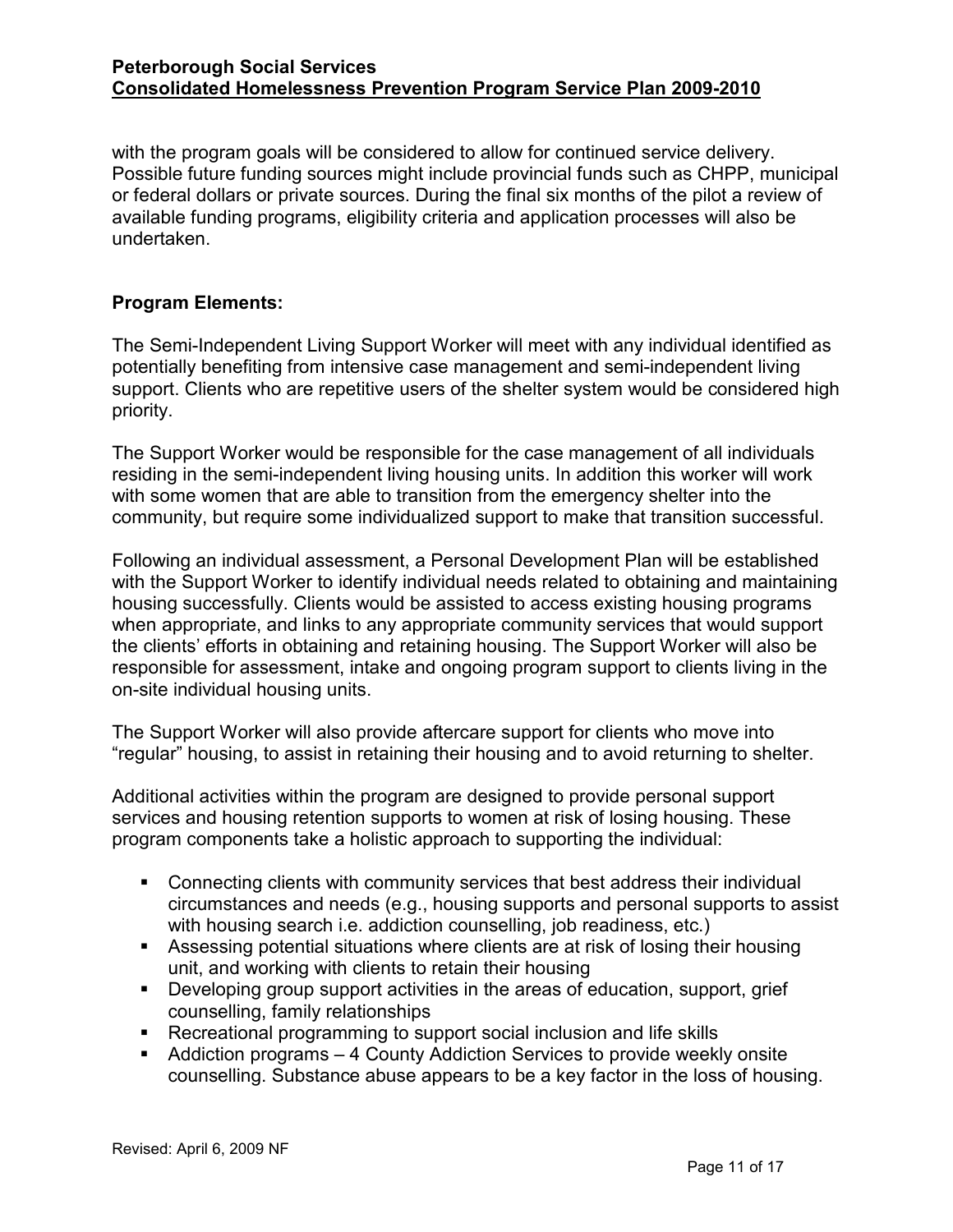- Semi–Independent Living Support worker to provide individual and group followup to monitor goals
- Ensuring health linkages (meeting with nutritionist, seeing visiting nurse, getting appointment with Mission doctor, accessing Public health programs, and so on)
- Supporting and encouraging clients to access employment skill development programs (OW/EO)
- Intervening in resident conflicts to ensure a safe, nurturing environment for all and provide conflict resolution modeling
- Assistance with problem solving skills, e.g. dealing with landlord tenant issues
- Regular follow-up with all clients (relationship building)
- Make appropriate referrals to community supports in the area of crisis intervention, mental health services, etc.

#### Outcomes:

The combination of shelter and housing in one facility will address a significant need for single adult women in the Peterborough area. By providing affordable independent housing units on the same site, we will be able to provide a high tolerance, low demand environment to the very hardest to house. Our goal would be to see a minimum of 6 women housed independently without returning to shelter for one year.

To ensure the program develops positively, an evaluation framework would be developed possibly with the local university/college. The evaluation framework would include the broader community spectrum and would be completed prior to the completion of the renovations. The evaluation is planned for completion in late 2010 to correspond with pilot funding.

It is our hope to give women the opportunity to live in a stable environment that will promote personal dignity, leading to personal development and self-worth. While outcomes will be determined according to the individual, this project will provide the opportunity for those who experience chronic homelessness to move forward to permanent, stable housing.

|                                                            | Outcome                                                    | <b>Performance Measure</b><br>Expected<br>Outcome                                                                                                   |  |
|------------------------------------------------------------|------------------------------------------------------------|-----------------------------------------------------------------------------------------------------------------------------------------------------|--|
| Households at<br>risk of<br>homelessness<br>retain housing | Households at<br>risk of<br>homelessness<br>are stabilized | <b>HORSKE</b><br><b>CHPP</b><br>Code<br>Households that are at risk<br>12<br>homelessness served:                                                   |  |
|                                                            |                                                            | <b>CHPP Code HOPERSUS:</b><br>12<br>Number of households at risk of<br>homelessness served that have<br>been provided personal support<br>services: |  |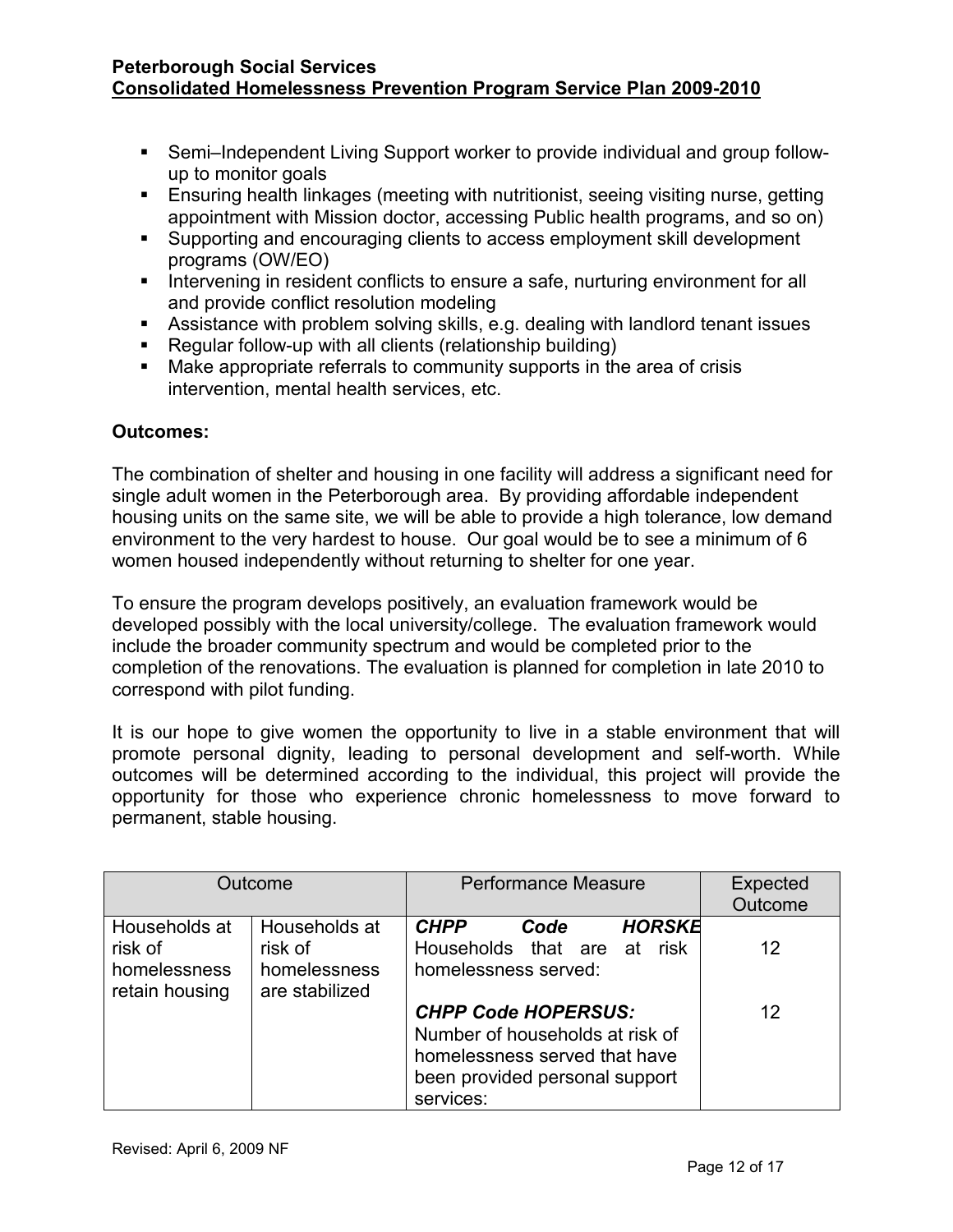| Households     | Households     | <b>CHPP Code HOLIVTACP:</b>    |   |
|----------------|----------------|--------------------------------|---|
| experiencing   | experiencing   | Number of households living in | 6 |
| homelessness   | homelessness   | temporary accommodation        |   |
| obtain housing | obtain housing | served that moved to permanent |   |
|                |                | housing:                       |   |

#### Summary of projected operational expense (annualized):

| <b>ITEMS</b>                                                       | ANNUALIZED   |
|--------------------------------------------------------------------|--------------|
|                                                                    | <b>COSTS</b> |
| Semi Independent Living Support Worker (1 FTE)                     | 44,840       |
| Support Worker Assistant * Key duties see below (0.5 FTE)          | 17,400       |
| Program supplies (eg. Cooking programs; workshops for independent  | 5,000        |
| living residents around housing search and maintenance, budgeting, |              |
| how to resolve issues with landlords, etc)                         |              |
| Sub total                                                          | 67,240       |
| Program Administration Fee 10%                                     | 6,724        |
|                                                                    | 73,964       |

Support Worker Assistant Duties: Statistical Report writing, Client Record Keeping, Organizing of Case Conference, scheduling of client appointments, some back up coverage for Semi Independent Living Support Worker.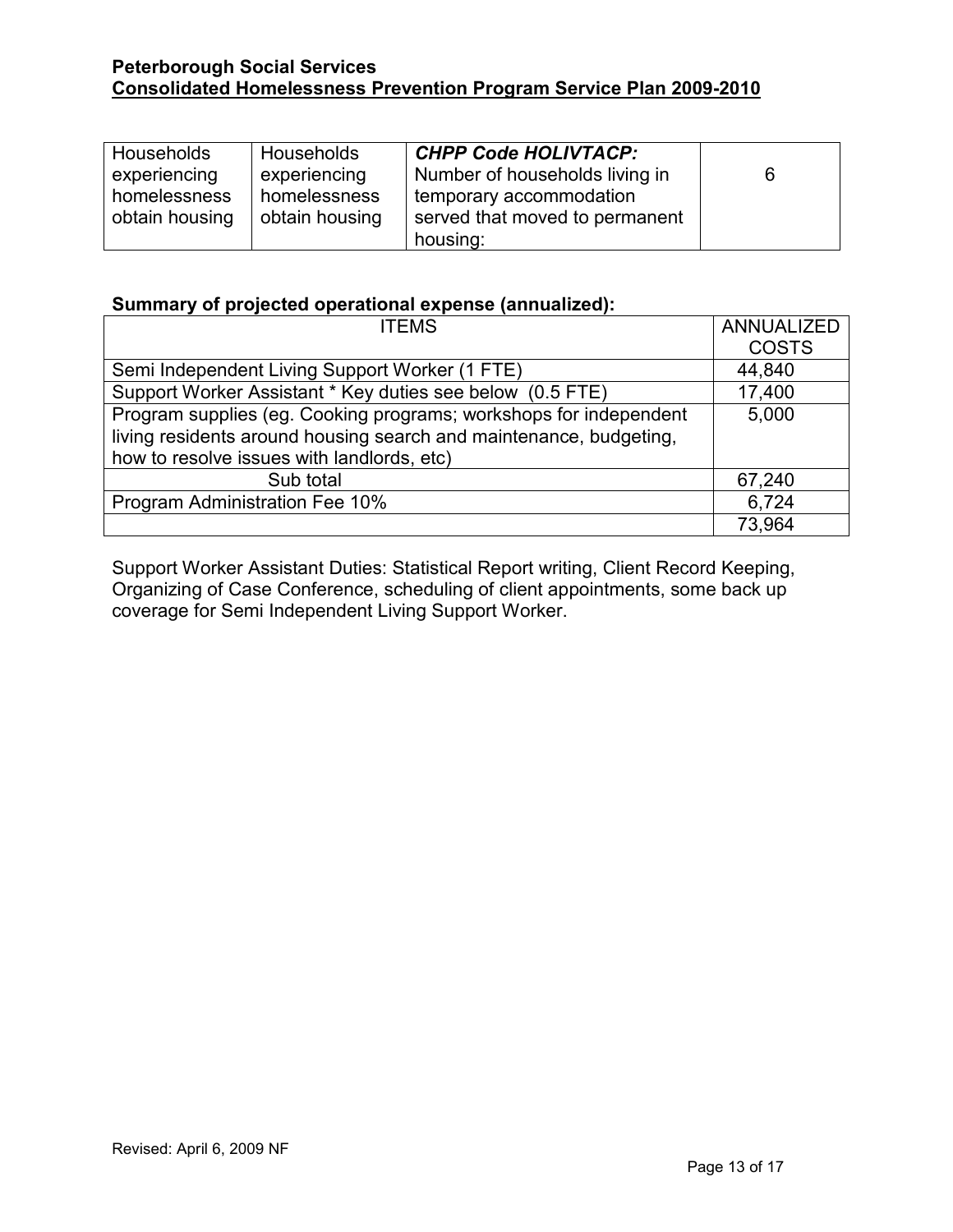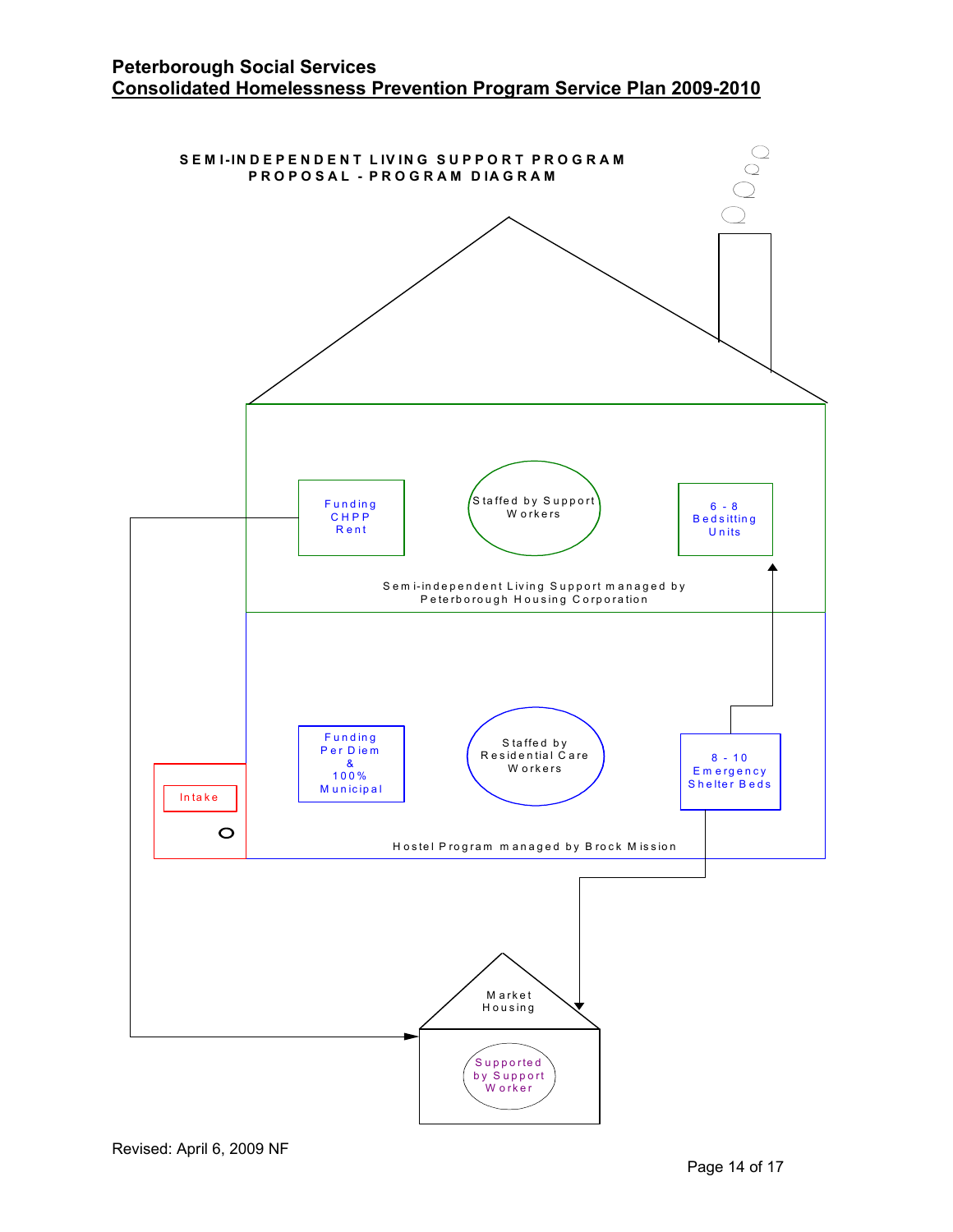## Section 6: Community Consultation

It is being recommended to Council that the Cameron House proposal will be allocated approximately \$74,000/year for the next two years as a key priority for this community. The allocation of the balance of the CHPP funds is still to be determined.

A number of community plans related to homelessness have been completed over the last several years. The next update to the community plans is anticipated in 2010-2011 under the Homelessness Prevention Strategies funding. It is not appropriate at this time, given the existence of a community plan and the anticipation of an update in the near future to initiate a separate planning process. It is more important to make efforts to integrate the planning to ensure that all funding is considered in conjunction with the overall community priorities.

The Head of Social Services has struck a Homelessness Support Services Coordinating Committee consisting of representatives from hostel programs, police, Social Planning Council, the Community Drop-in program, FourCAST (addiction services provider) and Canadian Mental Health Association. This is the first step is developing appropriate community consultation regarding all homelessness issues including funding. This coordinating committee will be the key vehicle to consult regarding the process and principles for allocation of CHPP funding for 2009 and 2010 pending the updates to the community plan. The community priorities, as identified in the existing plan, the environmental scan and by other stakeholders such as the Affordable Housing Advisory Committee (AHAC) and the general community, will also be consulted to help in the decision making regarding the allocation of the balance of the CHPP funding. Consultation will include groups in both the urban and rural areas of the CMSM and will take into consideration other funding that may need to be coordinated with CHPP such as 100% municipal homelessness and hostel funding, emergency energy fund, addictions programming and any potential reinvestment of Social Assistance Restructuring savings.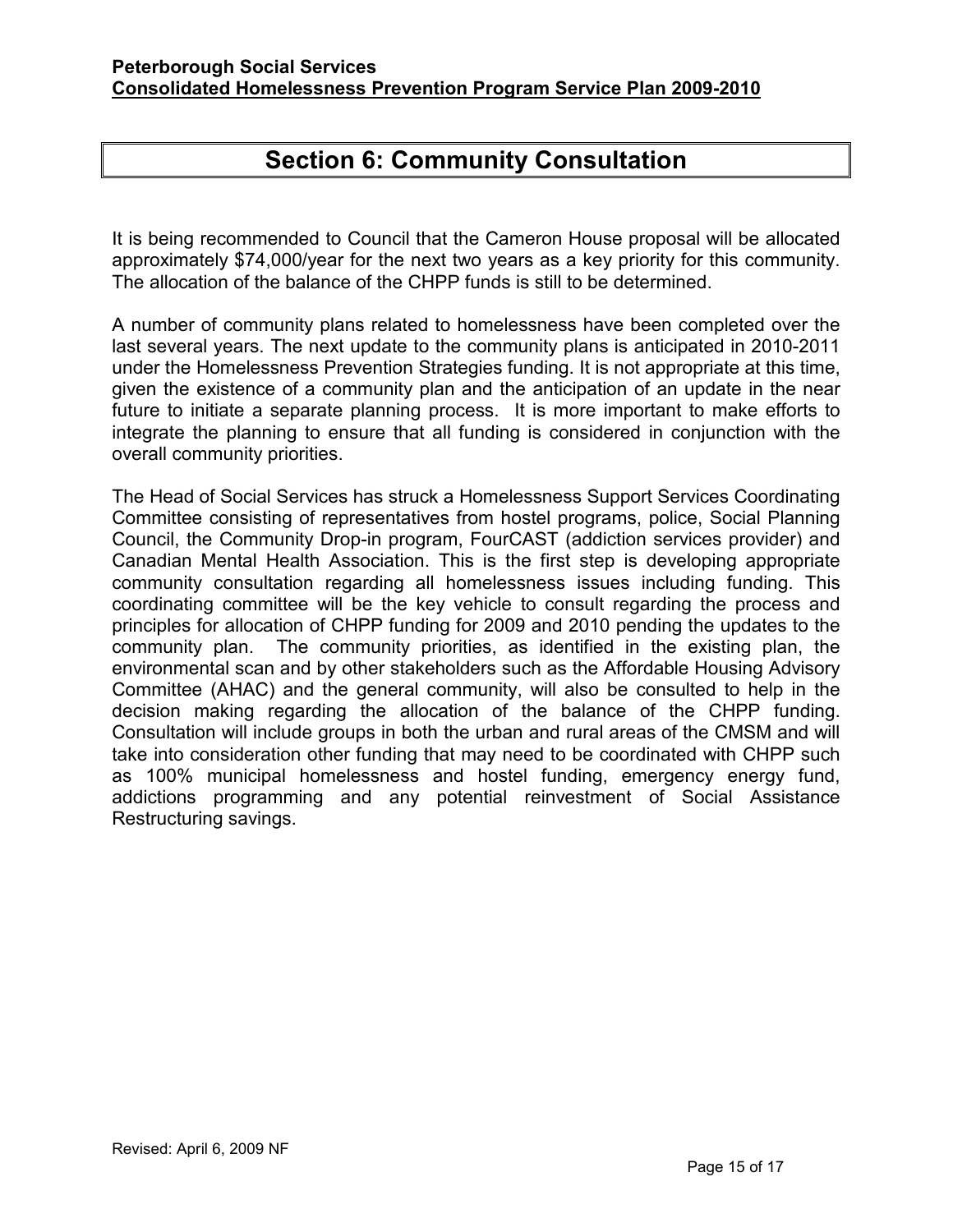## Section 7: Allocation of Funding

All funding will be allocated in keeping with the CHHP Program Guidelines and City of Peterborough financial procedures. Any allocation in excess of \$100,000 requires Council approval. The funding arrangement will be for the duration of this service plan to December 31, 2010 with appropriate annual review.

Consultation with community partners will be undertaken to develop the priorities and processes for determining appropriate allocations of CHPP funding. Staff will develop a funding and performance plan which will be circulated to the Homelessness Support Services Coordinating Committee for comment and then forwarded to Council for consideration.

| Month                    | Activity                                             |
|--------------------------|------------------------------------------------------|
| April 2009               | Review of priorities and process by the Homelessness |
|                          | <b>Support Services Coordinating Committee</b>       |
| May/ June 2009           | <b>Consult with Community Stakeholders</b>           |
| May/June 2009            | Funding and performance plan developed by staff      |
| June/July 2009           | Report with recommendations to Council               |
| August 2009              | Contract and flow funding                            |
| December 2009            | Establish an evaluation framework                    |
| April, July and Oct 2009 | Monitor quarterly reporting                          |
| Late 2010                | Complete evaluation of CHPP programming              |

Timetable for allocation of CHPP funding and